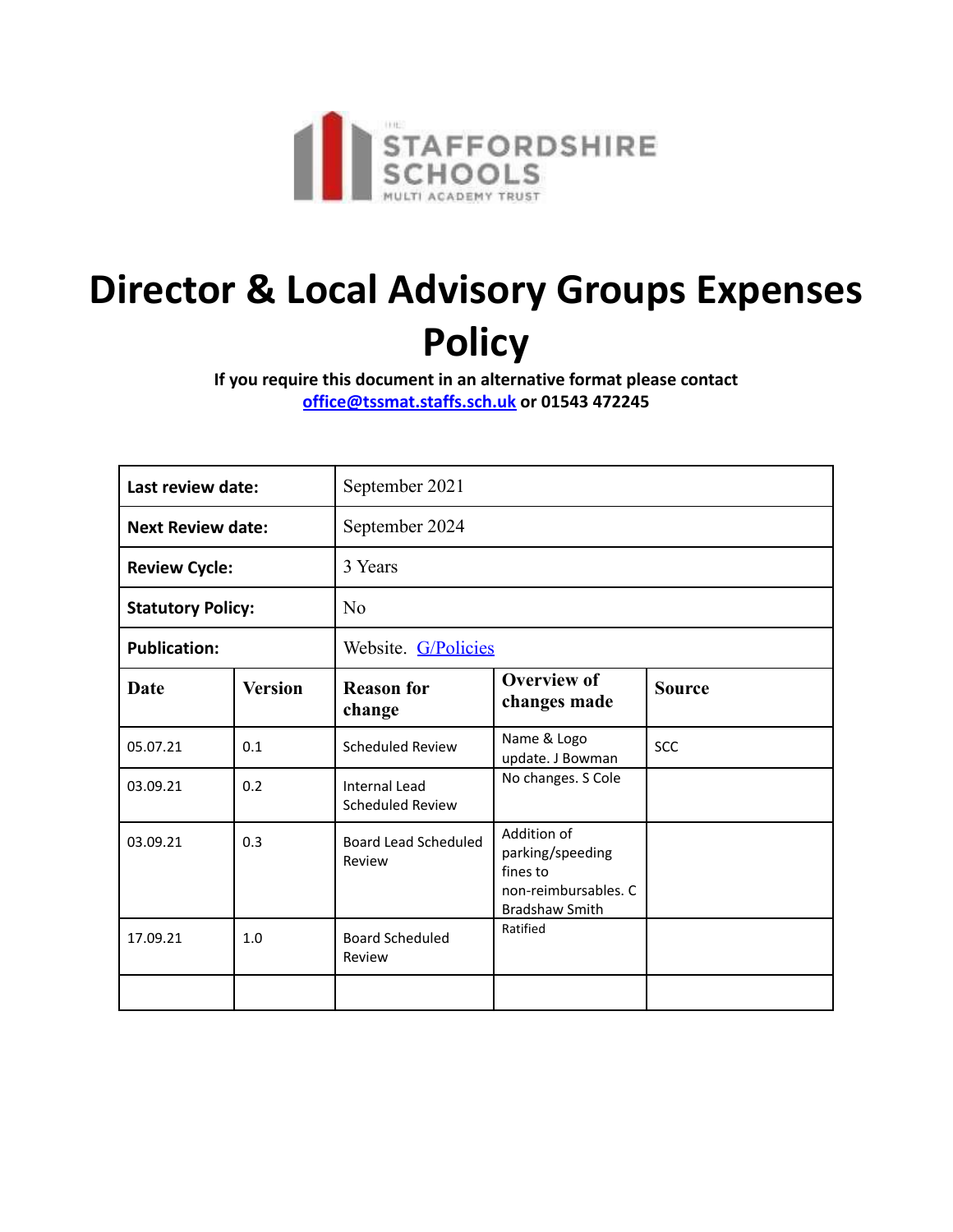# 1. **Induction**

The Staffordshire Schools Multi Academy Trust (TSSMAT) acknowledges the role of Directors and members of the Local Advisory Groups (LAG's) in setting the strategic direction and monitoring the performance of the Trust. Although the role is voluntary the Trust wishes to provide a facility for Directors and LAG's to be reimbursed for expenditure which they may incur in the course of their duties. This policy applies equally to all Directors and members of the Local Advisory Group within TSSMAT, and details which expenses are payable for attendance at 'Approved Duties'. However, it is always open to any individual to choose whether or not to claim, irrespective of this policy.

## **Approved Duties**

The following is a list of activities that TSSMAT has deemed an "Approved Duty" for the purpose of claiming expenses under this policy:

- Properly convened meetings of the Trust and LAG's
- Other duties designated by the Trust, e.g. acting as a
- member of a panel convened for recruitment, disciplinary, pay or other approved reason
- Attendance at a meeting or conference approved by the Trust

It should be noted that visits to the Trust academies by any Director or Member of the LAG will not qualify for payment under this policy.

## **Allowable Expenses**

Directors and LAG's may only claim expenses in respect of actual expenditure incurred whilst attending the above meetings, undertaking training/development, or otherwise acting on behalf of TSSMAT. These expenses are not subject to tax as long as only actual expenditure is reimbursed and a valid receipt has been attached to the claim form.

## **Expenses that cannot be claimed by law**

Directors and LAG members cannot claim 'attendance allowances' i.e. payment for actually attending Board Meetings and meetings of the LAG; Directors and LAG's may not be reimbursed for loss of earnings Parking fines or speeding tickets.

## 2. **Claiming Expenses**

The expenses which may be claimed for approved duties are summarised below:-

- Travel expenses;
- Subsistence expenses;
- Childcare and baby-sitting expenses;
- Director assistance;
- Miscellaneous expenses.

All claims submitted for payment must be supported by a valid receipt.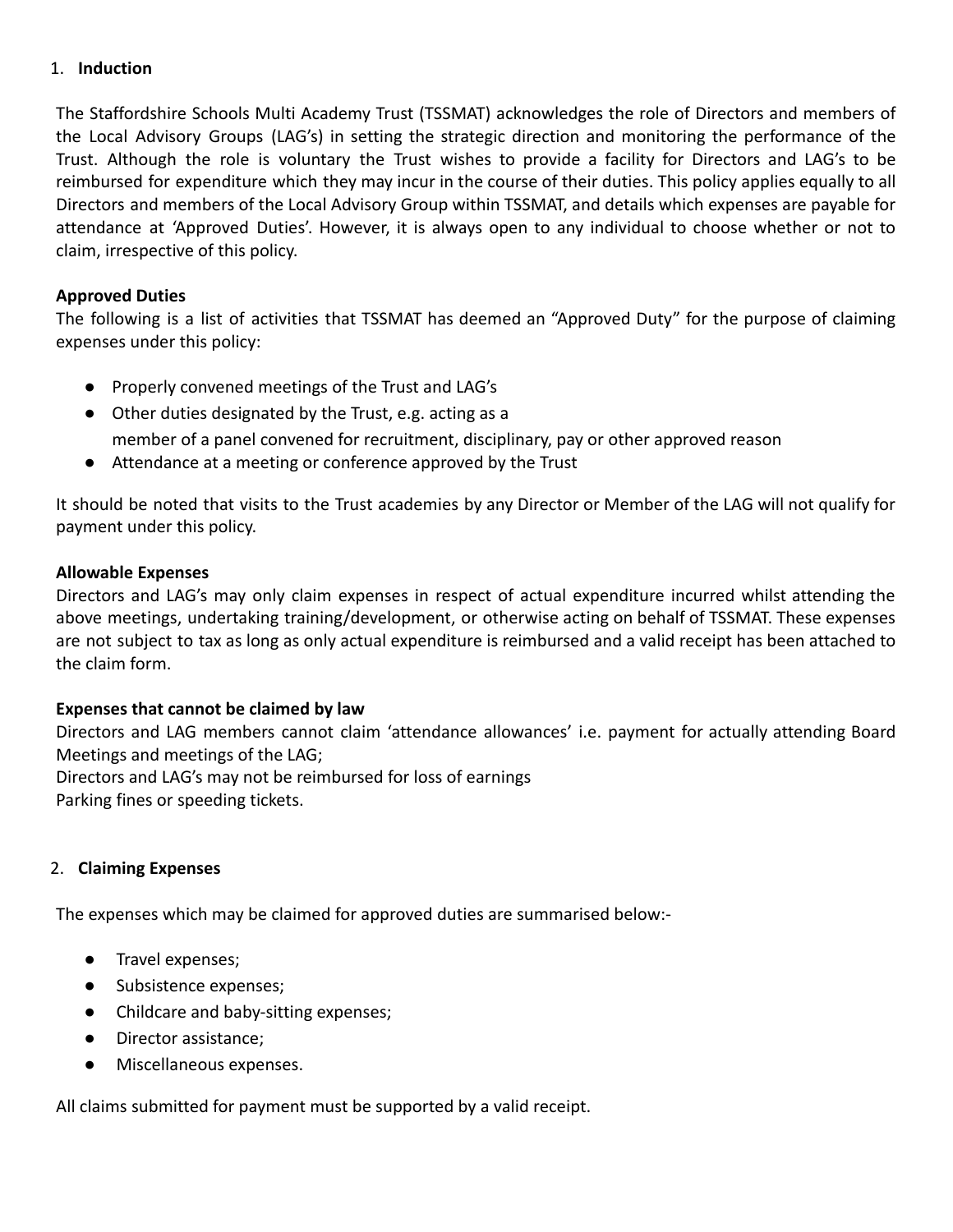# 3. **Travel Expenses**

Consideration should be given to the mode of transport to ensure that the most cost-effective means of travel is used. The costs of travel by car should be checked against other forms of public transport including rail travel prior to the journey being made.

All payments are on the basis that the journey was actually undertaken and expenditure necessarily incurred. Directors and LAG's are encouraged to coordinate travel arrangements where possible to minimise the costs to the Trust. If Directors and LAG's share transport, only the driver of the vehicle used is eligible to claim for the journey. The following may be claimed:

- the approved mileage rates currently in force as set out on **HMRC** website
- the actual cost of standard rate public transport including bus and train fares (cheap rate fares should be used where they are available)
- the actual cost of car parking
- taxi fares (in exceptional circumstances i.e. no other transport options available and attendance essential).

Mileage claimable must be calculated on the basis of the shortest, most practical route for the journey. Where it is reasonable and practical to use public transport then Directors will be expected to do so. Toll road charges will not be reimbursed.

Under no circumstances will TSSMAT reimburse car parking fines, speeding tickets, damage to a vehicle whilst on official duties, or the costs associated with any offences under the Road Traffic Acts. Directors should only travel by air if approved in advance by the Chair and CEO, in consultation with the Director of Business Operations.

## 4. **Subsistence Allowances**

The cost of meals and accommodation will be paid when on a course or otherwise away overnight on approved duties. The cost of meals purchased by Directors required to be at a location away from their home may be claimed up to a value of £15. The Trust expects that all accommodation costs will be best value, and proof of this should be submitted with the valid receipts.

The purchase of alcohol will not be reimbursed by the Trust.

Only the cost of accommodation required for the purposes of TSSMAT will be reimbursed by the school or Trust. TSSMAT will not meet the cost of additional parties or accommodation provided to a spouse or other family members.

Personal items, such as mini-bars, newspapers, movies etc. will not be reimbursed and their total should be deducted from any bills submitted for expenses purposes.

## 5. **Childcare and Babysitting Allowances**

Directors and members of the LAG's may claim an allowance for childcare costs incurred on approved duties. This is not a round sum allowance, but must be for actual expenses incurred when it is necessary for a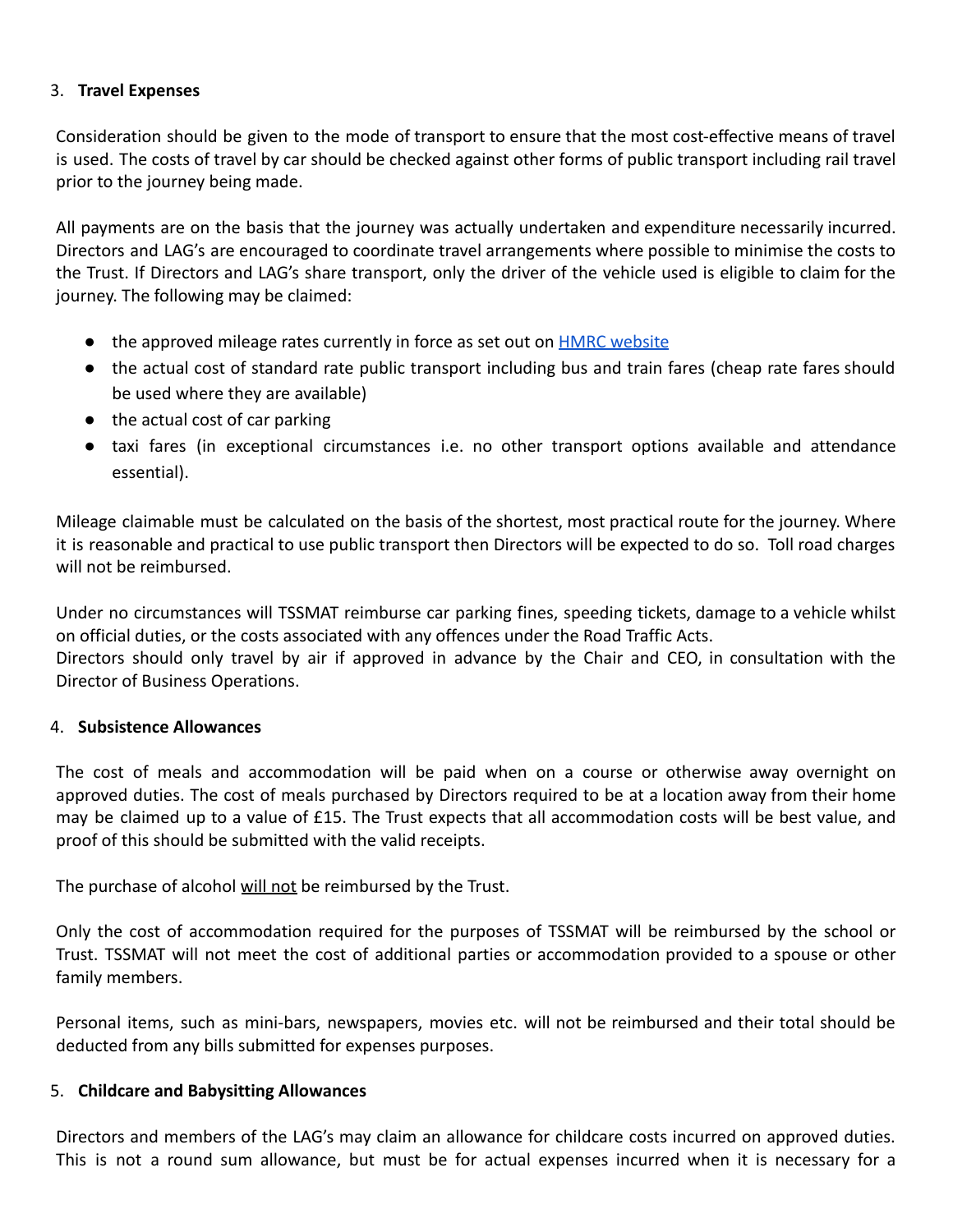non-family member to be paid to look after a child or children to allow a Director or member of the LAG to attend approved duties.

The allowance will be the actual expenses incurred. The Trust will pay up to £50 per annum for this category of expense.

# 6. **Director Assistance Allowances**

Directors and members of the LAG may claim an allowance for costs relating to additional needs incurred on approved duties. These may include:-

- Support for the cost of a signer;
- Audio equipment;
- Braille transcription;
- Translation of documents.

TSSMAT will pay up to £100 per annum for this category of expense. Where additional expenses are incurred as a result of a disability, the Trust will use discretion in reimbursing costs.

# 7. **Miscellaneous Allowances**

Directors may claim reasonable expenses for the following costs incurred in carrying out their approved duties:

- Photocopying or printing;
- PC ink cartridges;
- Stationery including paper;
- Postage.

The Trust will pay up to £10 per annum of this category of expense. Often the school can print documents far cheaper than can be achieved on a home printer and therefore, if printed documents are required, these should be requested from the school in the first instance.

## 8. **Payment of Expenses**

Expense claims will only be paid if submitted on the approved paper form or online process. Unless substantial sums are involved, claims should be submitted monthly in arrears and claims must be submitted to the Chair of the Board of Directors or the Chair of the Local Advisory Group in the case of members of the LAG for review and approval. The Vice Chair in each case will authorise payments in respect of any claims made by the Chair. Payment will be made by the central finance team by BACS transfer.

The Chair of the TSSMAT or LAG, CEO, Headteacher, Finance Director or Business Operations Director have the right to ask for additional evidence to support any expense claims made under this Policy. The Business Operations Director will maintain a record of claims made including date, name, amount and reason for budget monitoring purposes. All expenses paid are subject to audit.

All claims must be supported by a valid receipt, e.g. bus ticket, phone bill, till receipt, child care receipt etc. All receipts which contain VAT must be retained by the MAT in accordance with current VAT legislation. In the case of telephone calls, an itemised phone bill must be provided where possible identifying the relevant calls where